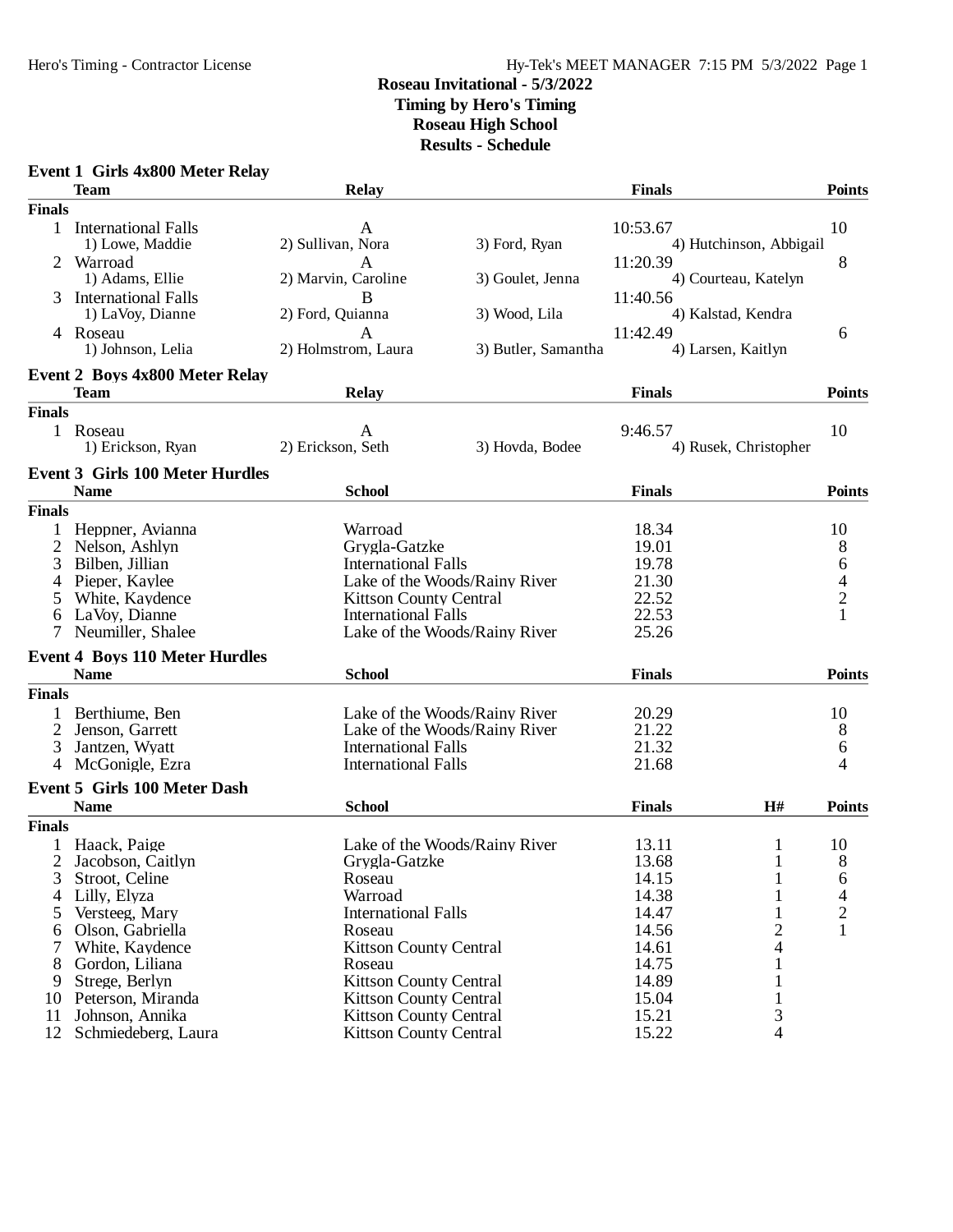| Finals  (Event 5 Girls 100 Meter Dash) |  |  |  |  |  |
|----------------------------------------|--|--|--|--|--|
|----------------------------------------|--|--|--|--|--|

|                | <b>Name</b>                        | <b>School</b>                 |                               | <b>Finals</b> | H#                                        | <b>Points</b>  |
|----------------|------------------------------------|-------------------------------|-------------------------------|---------------|-------------------------------------------|----------------|
| 13             | Lindgren, Afton                    | <b>Kittson County Central</b> |                               | 15.37         | $\mathfrak{Z}$                            |                |
|                | 14 Basaraba, Lauren                | <b>International Falls</b>    |                               | 15.41         |                                           |                |
|                | 15 Pieper, Kaylee                  |                               | Lake of the Woods/Rainy River | 15.44         |                                           |                |
| 16             | Gustafson, Danika                  | Warroad                       |                               | 15.62         | $\frac{2}{2}$ $\frac{2}{5}$               |                |
| 17             | Valentine, Savannah                | <b>International Falls</b>    |                               | 15.63         |                                           |                |
| 18             | Swenson, Izzy                      | <b>Kittson County Central</b> |                               | 15.68         |                                           |                |
| 19             | Webster, Courtney                  | <b>Kittson County Central</b> |                               | 15.70         | $\overline{4}$                            |                |
| 20             | Dunham, Dakota                     | Roseau                        |                               | 15.71         | $\overline{4}$                            |                |
| 21             | Omdahl, Kaia                       | Roseau                        |                               | 15.79         |                                           |                |
| 22             | Delage, Kylie                      | Grygla-Gatzke                 |                               | 15.84         | 332332543                                 |                |
| 23             | Olafson, Addi                      | Warroad                       |                               | 15.94         |                                           |                |
| 24             | Vrtacnik, McKenzie                 |                               | Lake of the Woods/Rainy River | 16.03         |                                           |                |
|                | 25 Comstock, Katy                  | Warroad                       |                               | 16.03         |                                           |                |
| 26             | Schwartz, Skylee                   | <b>International Falls</b>    |                               | 16.10         |                                           |                |
| 27             | Pankratz, Aubree                   | <b>Kittson County Central</b> |                               | 16.19         |                                           |                |
|                | 28 Crist, Cheyenne                 | Warroad                       |                               | 16.25         |                                           |                |
| 29             | Goulet, Logan                      | Warroad                       |                               | 16.45         |                                           |                |
| 30             | Versteeg, Emma                     | <b>International Falls</b>    |                               | 16.66         | 3                                         |                |
| 31             | Neumiller, Shalee                  |                               | Lake of the Woods/Rainy River | 16.99         | $\overline{4}$                            |                |
|                | 32 Peterson, Marlyee               | <b>Kittson County Central</b> |                               | 17.18         | 5                                         |                |
| 33             | Schiro, Almaz                      |                               | Lake of the Woods/Rainy River | 17.76         | 4                                         |                |
|                | 34 Gates, Alaina                   | <b>International Falls</b>    |                               | 18.37         | 4                                         |                |
|                | <b>Event 6 Boys 100 Meter Dash</b> |                               |                               |               |                                           |                |
|                | <b>Name</b>                        | <b>School</b>                 |                               | <b>Finals</b> | H#                                        | <b>Points</b>  |
|                |                                    |                               |                               |               |                                           |                |
| <b>Finals</b>  |                                    |                               |                               |               |                                           |                |
|                | Haack, Anson                       |                               | Lake of the Woods/Rainy River | 12.38         | $\mathbf{1}$                              | 10             |
| $\overline{2}$ | Nelson, Kehan                      | Grygla-Gatzke                 |                               | 12.68         | $\mathbf{1}$                              | 8              |
| 3              | Phillip, Elliot                    | Grygla-Gatzke                 |                               | 12.86         | 1                                         | 6              |
| 4              | Johnson, Quaid                     |                               | Lake of the Woods/Rainy River | 12.95         |                                           | $\overline{4}$ |
| 5              | Hollis, Colton                     | <b>International Falls</b>    |                               | 13.01         | $\overline{2}$                            | $\overline{c}$ |
| 6              | Spenst, Cole                       | Warroad                       |                               | 13.14         | 1                                         | $\mathbf{1}$   |
| 7              | Davidson, Christian                | <b>International Falls</b>    |                               | 13.17         | $\mathbf{1}$                              |                |
| 8              | Koubandonh, Logan                  | Roseau                        |                               | 13.22         | $\mathbf{1}$                              |                |
| 9              | Hinson, Rory                       | Roseau                        |                               | 13.78         |                                           |                |
| 10             | Wherley, Josh                      | <b>International Falls</b>    |                               | 14.60         | $\frac{2}{2}$ $\frac{2}{2}$ $\frac{2}{2}$ |                |
| 11             | Rager, Peighton                    |                               | Lake of the Woods/Rainy River | 14.82         |                                           |                |
| 12             | Hollis, Lucas                      | <b>International Falls</b>    |                               | 15.26         |                                           |                |
| 13             | Thomopoulus, Cyrus                 |                               | Lake of the Woods/Rainy River | 15.88         |                                           |                |
| 14             | Scholler, Brendyn                  | <b>International Falls</b>    |                               | 16.82         |                                           |                |
|                | 15 Wegand, Aiden                   | Warroad                       |                               | 17.01         | 2                                         |                |
|                | Event 7 Girls 4x200 Meter Relay    |                               |                               |               |                                           |                |
|                | <b>Team</b>                        | <b>Relay</b>                  |                               | <b>Finals</b> |                                           | <b>Points</b>  |
| <b>Finals</b>  |                                    |                               |                               |               |                                           |                |
|                | 1 Kittson County Central           | A                             |                               | 1:57.76       |                                           | 10             |
|                | 1) Turn, Morgan                    | 2) Kuznia, Greta              | 3) Peterson, Miranda          |               | 4) Warnke, Hanna                          |                |
| 2              | <b>International Falls</b>         | A                             |                               | 2:00.93       |                                           | 8              |
|                | 1) Versteeg, Mary                  | 2) Bilben, Jillian            | 3) Herberg, Bailey            |               | 4) Tomczak, Piper                         |                |
|                |                                    |                               |                               |               |                                           |                |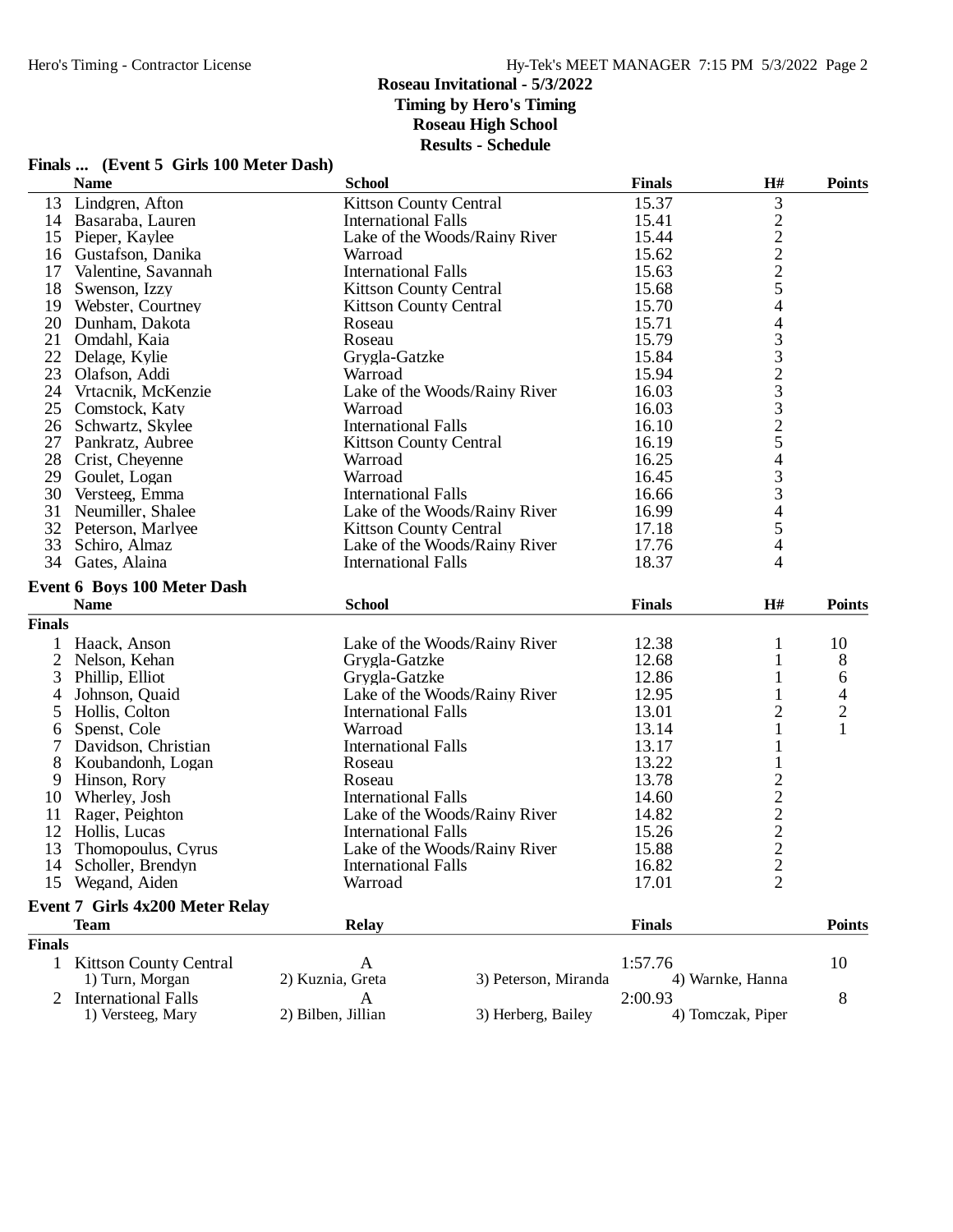# Hy-Tek's MEET MANAGER 7:15 PM 5/3/2022 Page 3

# **Roseau Invitational - 5/3/2022**

**Timing by Hero's Timing**

**Roseau High School**

**Results - Schedule**

|               | Finals  (Event 7 Girls 4x200 Meter Relay) |                            |                               |                        |               |
|---------------|-------------------------------------------|----------------------------|-------------------------------|------------------------|---------------|
|               | <b>Team</b>                               | <b>Relay</b>               |                               | <b>Finals</b>          | <b>Points</b> |
| 3             | <b>International Falls</b>                | B                          |                               | 2:09.17                |               |
|               | 1) Saxton, Madalynn                       | 2) Valentine, Savannah     | 3) Schwartz, Skylee           | 4) Basaraba, Lauren    |               |
|               | Grygla-Gatzke                             | A                          |                               | 2:09.60                | 6             |
|               | 1) Anderson, Sadie                        | 2) Sundberg, Anna          | 3) Oslund, Kinsley            | 4) Delage, Kylie       |               |
|               | Warroad                                   | A                          |                               | D <sub>O</sub>         |               |
|               | 1) Casperson, Emma                        | 2) Comstock, Katy          | 3) Martinez, Alyssa           | 4) Goulet, Logan       |               |
|               | Event 8 Boys 4x200 Meter Relay            |                            |                               |                        |               |
|               | <b>Team</b>                               | <b>Relay</b>               |                               | <b>Finals</b>          | <b>Points</b> |
| <b>Finals</b> |                                           |                            |                               |                        |               |
|               | 1 Roseau                                  | A                          |                               | 1:49.40                | 10            |
|               | 1) Locklear, Patrick                      | 2) Meyer, Landen           | 3) McDonald, Ethan            | 4) Lund, Gunnar        |               |
|               | 2 International Falls                     | $\mathsf{A}$               |                               | 1:51.22                | 8             |
|               | 1) Skifstad, Braden                       | 2) Mannausau, Adrion       | 3) McGonigle, Ezra            | 4) Davidson, Christian |               |
| 3             | Grygla-Gatzke                             | $\mathbf{A}$               |                               | 1:52.03                | 6             |
|               | 1) Alten, Tre                             | 2) Loken, Christian        | 3) Jones, Lewis               | 4) Torgerson, Kaylor   |               |
|               | <b>Event 9 Girls 1600 Meter Run</b>       |                            |                               |                        |               |
|               | <b>Name</b>                               | <b>School</b>              |                               | <b>Finals</b>          | <b>Points</b> |
| <b>Finals</b> |                                           |                            |                               |                        |               |
| 1             | Goulet, Jenna                             | Warroad                    |                               | 6:13.69                | 10            |
| 2             | Labrasseur, Alyce                         |                            | Lake of the Woods/Rainy River | 6:16.80                | 8             |
| 3             | Sullivan, Nora                            | <b>International Falls</b> |                               | 6:18.99                | 6             |
| 4             | Wegand, Madison                           | Warroad                    |                               | 6:55.63                | $\frac{4}{2}$ |
| 5             | Heppner, Lydia                            | Warroad                    |                               | 6:59.88                |               |
| 6             | Saxton, Madalynn                          | <b>International Falls</b> |                               | 7:08.09                | $\mathbf{1}$  |
| 7             | Jauquet, Lillian                          | Roseau                     |                               | 7:17.96                |               |
| $---$         | Nelson, Kjerstin                          | Grygla-Gatzke              |                               | <b>DNF</b>             |               |
|               | Event 10 Boys 1600 Meter Run              |                            |                               |                        |               |
|               | <b>Name</b>                               | <b>School</b>              |                               | <b>Finals</b>          | <b>Points</b> |
| <b>Finals</b> |                                           |                            |                               |                        |               |
| $\mathbf 1$   | Meikle, Seth                              |                            | Lake of the Woods/Rainy River | 4:59.52                | 10            |
| 2             | Scholler, Anthony                         | <b>International Falls</b> |                               | 5:14.45                | 8             |
| 3             | Schiro, Yili                              |                            | Lake of the Woods/Rainy River | 5:23.68                | 6             |
| 4             | Munstenteiger, Van                        | Roseau                     |                               | 5:24.33                |               |
| 5             | Meikle, Dawson                            |                            | Lake of the Woods/Rainy River | 5:25.01                | $\frac{4}{2}$ |
| 6             | Crist, Wyatt                              | Warroad                    |                               | 5:33.44                | $\mathbf{1}$  |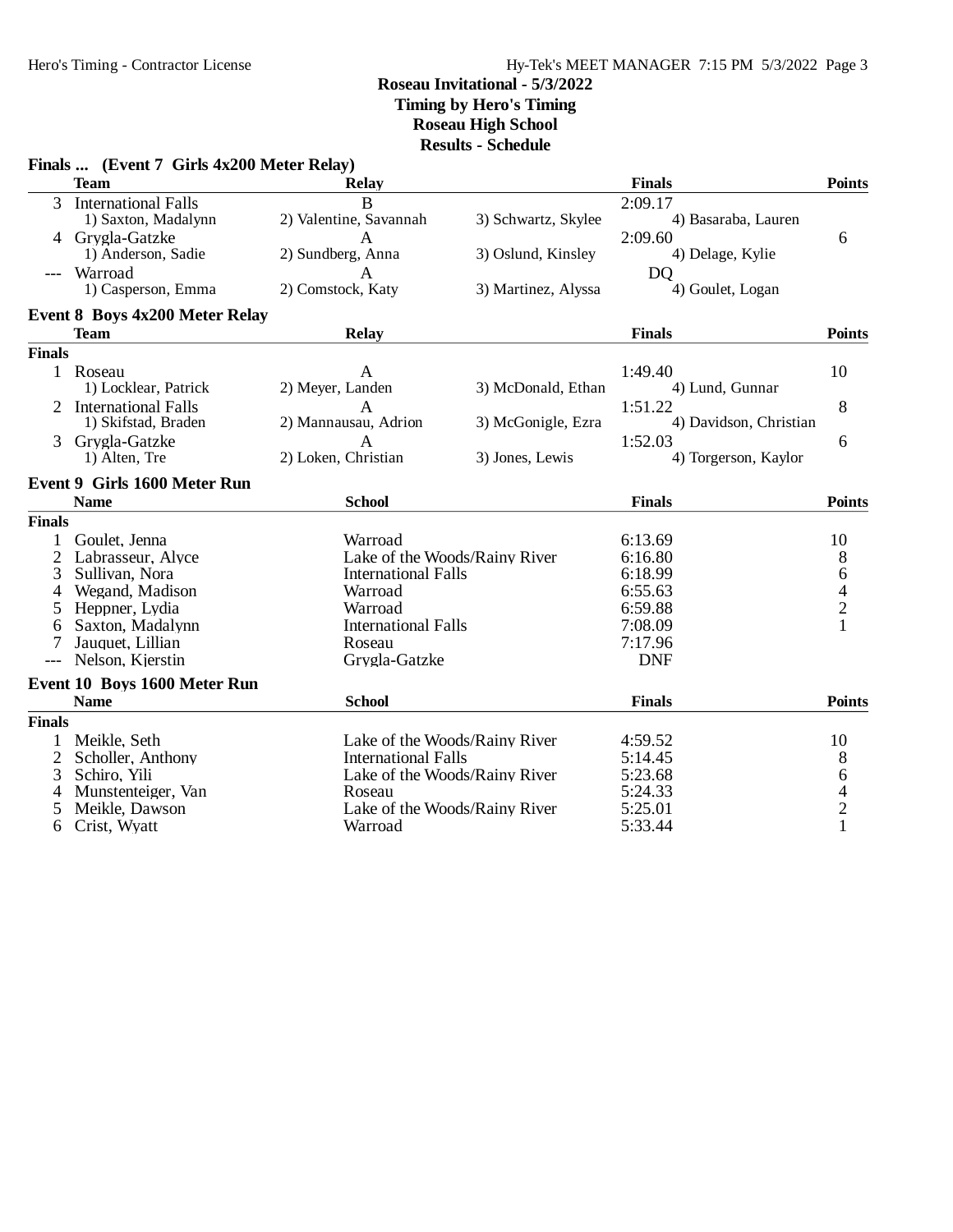#### **Finals ... (Event 10 Boys 1600 Meter Run) Name School Finals Points** 7 Rusek, Christopher Roseau 5:41.78<br>
8 Beckel, Alex Lake of the Woods/Rainy River 5:41.89 8 Beckel, Alex Lake of the Woods/Rainy River 5:41.89<br>
9 Davis, John Warroad 5:44.17 9 Davis, John Warroad 5:44.17<br>10 Steinbach, Charlie Lake of the Woods/Rainy River 5:53.54 10 Steinbach, Charlie Lake of the Woods/Rainy River 5:53.54<br>11 Johnson, Sully Warroad 5:59.24 11 Johnson, Sully Warroad 5:59.24<br>
12 Daniels. Samuel Warroad Warroad 6:00.00 12 Daniels, Samuel **12 Daniels, Samuel 12 Daniels** 6:00.00<br>
13 Sopkowiak, Daniel 13 Lake of the Woods/Rainy River 6:00.93 Lake of the Woods/Rainy River 14 Hinson, Rory 81, 2008 Roseau 6:01.78<br>15 Dougherty, Payton 6:02.74 Grygla-Gatzke 6:02.74 15 Dougherty, Payton Grygla-Gatzke 6:02.74<br>16 Berger, Mitchell **Grygla-Gatzke** 6:06.85 16 Berger, Mitchell **16 Berger, Mitchell** Roseau **17 Jenson, Garrett** 16 Conservation Care Roseau 6:06.85 Lake of the Woods/Rainy River **Event 11 Girls 4x100 Meter Relay Team Relay Finals Points Finals** 1 Grygla-Gatzke 10<br>
10 1) Kriel, Brooklyn 2) Nelson, Ashlyn 3) Cullen, Molly 4) Jacobson, Caitlyn 10 4) Jacobson, Caitlyn 2 International Falls A 56.35 8<br>1) Versteeg, Mary 2) Tomczak, Piper 3) Herberg, Bailey 4) Bilben, Jillian 8 2) Tomczak, Piper 3 Kittson County Central A<br>
1) Turn, Morgan 2) Kuznia, Greta 3) Peterson, Miranda 4) Warnke, Hanna 6 1) Turn, Morgan 2) Kuznia, Greta 3) Peterson, Miranda 4 Roseau A 57.15 4 1) Gordon, Liliana 2) Olson, Gabriella 3) Stroot, Celine 4) Omdahl, Kaia 5 Warroad 2 A 1:00.48 2 1) Casperson, Emma 2) Comstock, Katy 3) Martinez, Alyssa 4) Goulet, Logan 6 Lake of the Woods/Rainy River A 1:03.68 1<br>
1) Neumiller, Shalee 2) Schiro, Almaz 3) Vrtacnik, McKenzie 4) Pieper, Kaylee 3) Vrtacnik, McKenzie 7 International Falls B 1:06.01<br>
1) Versteeg, Emma 2) Ford, Kieren 3) Gates, Alaina 1) Versteeg, Emma 2) Ford, Kieren 3) Gates, Alaina 4) Schwartz, Skylee **Event 12 Boys 4x100 Meter Relay Team Relay Finals Points Finals** 1 Grygla-Gatzke A 50.65 10<br>
1) Torgerson, Kaylor 2) Rychlock, Blake 3) Phillip, Elliot 4) Nelson, Kehan 10 1) Torgerson, Kaylor 2 Roseau A 53.05 8 1) McDonald, Ethan 2) Locklear, Patrick 3) Meyer, Landen 4) Lund, Gunnar 3 International Falls 1 A 58.62 6<br>
1) Wherley, Josh 2) Hollis, Lucas 3) Scholler, Brendyn 4) McGonigle, Ezra 3) Scholler, Brendyn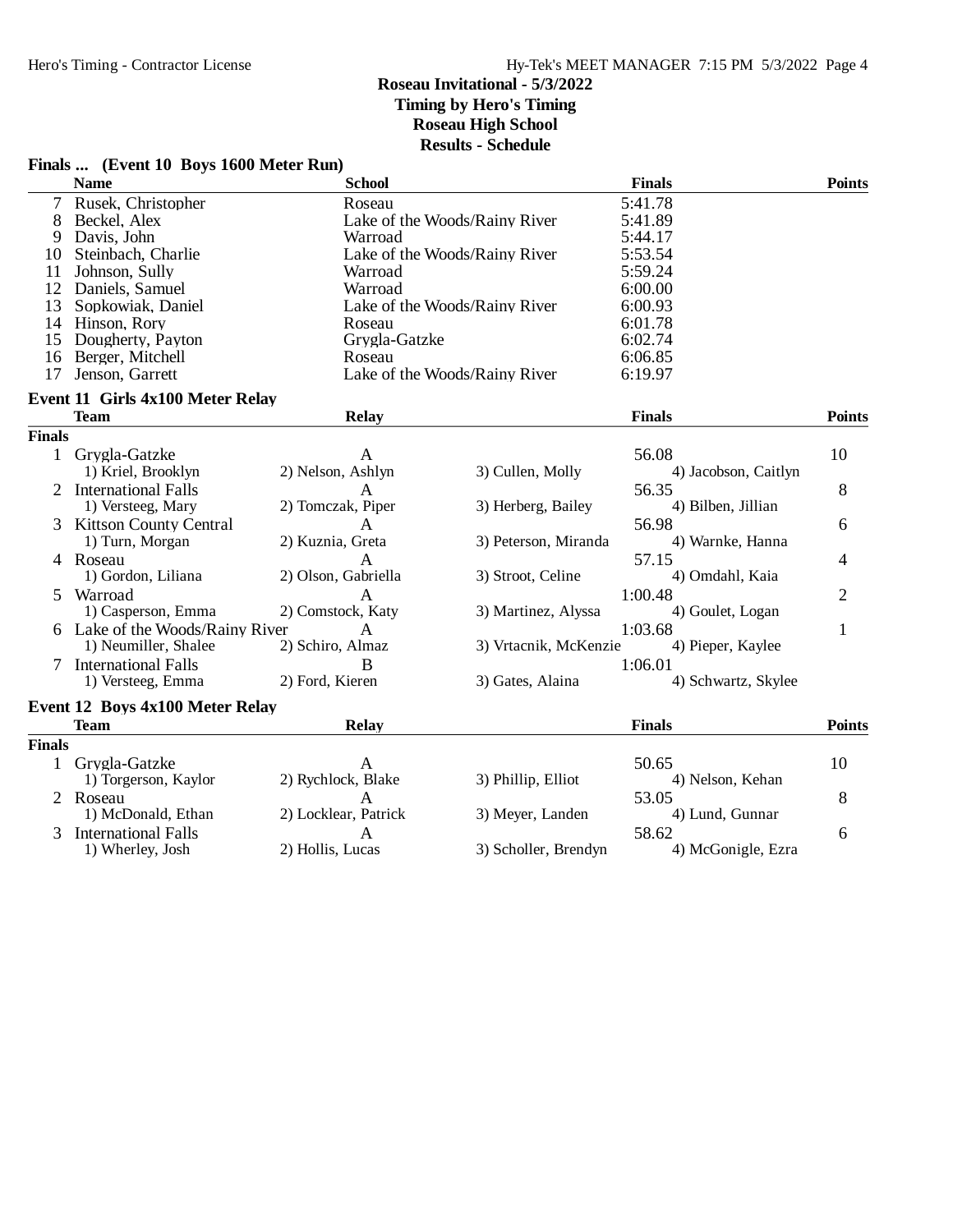#### **Event 13 Girls 400 Meter Dash**

|                | <b>Name</b>                      | <b>School</b>                 | <b>Finals</b> | H#                                                | <b>Points</b>           |
|----------------|----------------------------------|-------------------------------|---------------|---------------------------------------------------|-------------------------|
| <b>Finals</b>  |                                  |                               |               |                                                   |                         |
| 1              | Turn, Morgan                     | <b>Kittson County Central</b> | 1:04.49       | 1                                                 | 10                      |
| $\overline{2}$ | Lilly, Faith                     | Warroad                       | 1:04.80       | 1                                                 | 8                       |
| 3              | Cullen, Molly                    | Grygla-Gatzke                 | 1:05.20       | 1                                                 | 6                       |
| 4              | Fish, Ilaina                     | Warroad                       | 1:07.90       | 1                                                 | 4                       |
| 5              | Moyer, Aura                      | Warroad                       | 1:10.20       | 1                                                 | $\overline{2}$          |
| 6              | Wilebski, Hannah                 | Grygla-Gatzke                 | 1:12.33       | 1                                                 | 1                       |
| 7              | Gustafson, Danika                | Warroad                       | 1:12.58       | 1                                                 |                         |
| 8              | Schmiedeberg, Laura              | <b>Kittson County Central</b> | 1:14.34       | $\overline{c}$                                    |                         |
| 9              | Johnson, Annika                  | <b>Kittson County Central</b> | 1:15.78       | $\mathbf{1}$                                      |                         |
| 10             | Johnson, Emily                   | Grygla-Gatzke                 | 1:20.03       | $\overline{c}$                                    |                         |
|                | 11 Winkler, Kylie                | Roseau                        | 1:20.97       | $\frac{2}{2}$                                     |                         |
|                | 12 Bowman, Teagan                | <b>Kittson County Central</b> | 1:22.18       |                                                   |                         |
|                | Event 14 Boys 400 Meter Dash     |                               |               |                                                   |                         |
|                | <b>Name</b>                      | <b>School</b>                 | <b>Finals</b> | $\mathbf{H}$ #                                    | <b>Points</b>           |
| <b>Finals</b>  |                                  |                               |               |                                                   |                         |
| 1              | Haack, Anson                     | Lake of the Woods/Rainy River | 55.72         | $\mathbf{1}$                                      | 10                      |
| $\overline{2}$ | Jones, Lewis                     | Grygla-Gatzke                 | 57.03         | $\mathbf{1}$                                      | 8                       |
| 3              | Gustafson, Kolden                | Warroad                       | 57.85         | 1                                                 | 6                       |
| 4              | Fish, Isaiah                     | Warroad                       | 58.50         | 1                                                 | 4                       |
| 5              | Erickson, Ryan                   | Roseau                        | 59.36         | $\overline{2}$                                    | $\overline{c}$          |
| 6              | Hovda, Bodee                     | Roseau                        | 1:01.19       | $\mathbf{1}$                                      | 1                       |
| 7              | Koubandonh, Logan                | Roseau                        | 1:02.57       | 1                                                 |                         |
| 8              | Schiro, Yili                     | Lake of the Woods/Rainy River | 1:06.14       | 1                                                 |                         |
| 9              | Dorrow, Josh                     | Lake of the Woods/Rainy River | 1:08.48       | $\overline{c}$                                    |                         |
| 10             | Sopkowiak, Daniel                | Lake of the Woods/Rainy River | 1:08.90       | $\,1$                                             |                         |
| 11             | Anderson, Gavin                  | Warroad                       | 1:11.18       |                                                   |                         |
| 12             | Adams, Landon                    | Warroad                       | 1:13.80       |                                                   |                         |
| 13             | Vad, Hunter                      | Grygla-Gatzke                 | 1:14.48       |                                                   |                         |
| 14             | Yates, Camden                    | Warroad                       | 1:15.24       | $\begin{array}{c}\n2 \\ 2 \\ 2 \\ 2\n\end{array}$ |                         |
| 15             | Larsen, Matthew                  | Roseau                        | 1:16.44       |                                                   |                         |
|                | 16 Steinhauer, Levi              | Roseau                        | 1:20.99       | $\overline{2}$                                    |                         |
|                | Event 15 Girls 300 Meter Hurdles |                               |               |                                                   |                         |
|                | <b>Name</b>                      | <b>School</b>                 | <b>Finals</b> | H#                                                | <b>Points</b>           |
| <b>Finals</b>  |                                  |                               |               |                                                   |                         |
|                | 1 Heppner, Avianna               | Warroad                       | 50.81         | $\mathbf{1}$                                      | 10                      |
| $\overline{2}$ | Nelson, Ashlyn                   | Grygla-Gatzke                 | 53.33         | $\mathbf{1}$                                      | 8                       |
| 3              | Lowe, Maddie                     | <b>International Falls</b>    | 55.22         | 1                                                 | 6                       |
| 4              | Warnke, Hanna                    | <b>Kittson County Central</b> | 55.86         | $\overline{c}$                                    | 4                       |
| 5              | Larsen, Kaitlyn                  | Roseau                        | 56.38         | $\mathbf{1}$                                      | $\overline{\mathbf{c}}$ |
| 6              | LaVoy, Dianne                    | <b>International Falls</b>    | 58.78         | 1                                                 | $\mathbf{1}$            |
|                | Strege, Berlyn                   | <b>Kittson County Central</b> | 1:04.54       | $\overline{c}$                                    |                         |
| 8              | Pankratz, Aubree                 | <b>Kittson County Central</b> | 1:08.74       | $\overline{2}$                                    |                         |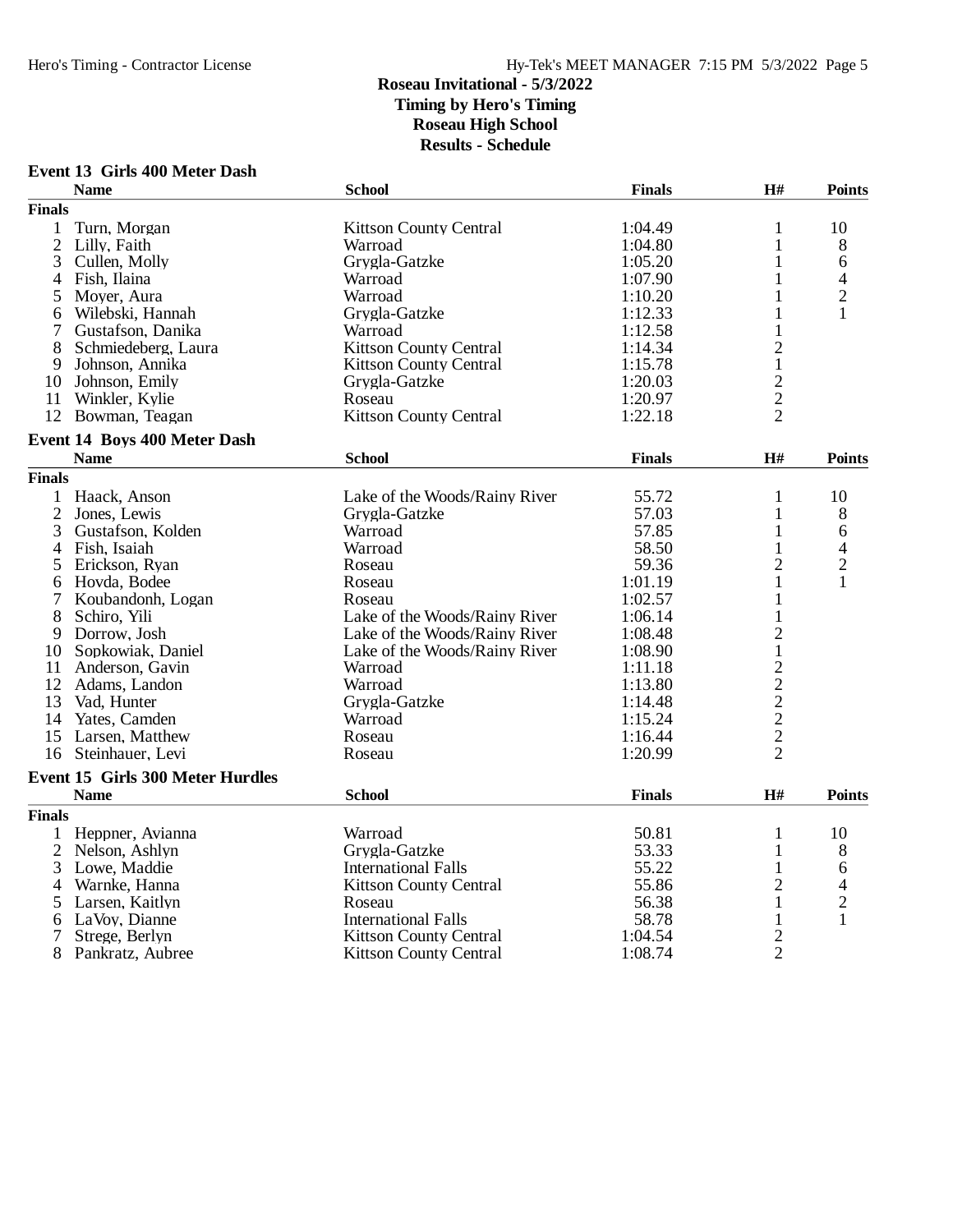#### **Event 16 Boys 300 Meter Hurdles Name School Finals Points Finals** 1 Skifstad, Braden International Falls 51.94 10 2 Hinson, Rory Roseau Roseau 54.91 8 3 Mannausau, Adrion **International Falls** 55.45 6 **Event 17 Girls 800 Meter Run Name School Finals Points Finals** 1 Lilly, Faith 10<br>
2 Kuznia, Greta 10<br>
2 Kuznia, Greta 10<br>
2 Kuznia, Greta 10<br>
2 Kuznia, Greta 10 2 Kuznia, Greta Kittson County Central 2:42.73 8 3 Adams, Ellie Warroad 2:47.77 6<br>4 Ford, Quianna 1 International Falls 2:51.37 6 4 Ford, Quianna International Falls 2:51.37 4 Eake of the Woods/Rainy River 2:56.79 2<br>
Warroad 3:10.02 1 6 Heppner, Lydia Warroad 3:10.02 1 7 Oslund, Kinsley Grygla-Gatzke 3:10.41 8 Sundberg, Anna Grygla-Gatzke 3:14.96 9 Wegand, Madison **19 Warroad** 3:15.55<br>
19 Anderson, Sadie 19 Grygla-Gatzke 3:17.50 10 Anderson, Sadie **Event 18 Boys 800 Meter Run Name School Finals Points Finals** 1 Meikle, Seth Lake of the Woods/Rainy River 2:15.59 10<br>
2 Scholler, Anthony International Falls 2:21.95 8 2 Scholler, Anthony **International Falls** 2:21.95 8<br>3 Meikle, Dawson **International Falls** 2:27.37 6 3 Meikle, Dawson Lake of the Woods/Rainy River 2:27.37 6<br>4 Davis, John Warroad 2:28.00 4 4 Davis, John Warroad 2:28.00 4 5 Lilly, Malachi Warroad 2:29.26 2 Lake of the Woods/Rainy River 2:36.30<br>Warroad 2:44.96 7 Johnson, Sully Warroad 2:44.96<br>
8 Daniels, Samuel Warroad 2:46.41 **12 Daniels, Samuel Warroad Warroad Dougherty, Payton Crystal Communisty Communisty Communisty Communisty Communisty Communisty Communisty Communisty Communisty Communisty Communisty Communisty Communisty Communisty Commun** 9 Dougherty, Payton Grygla-Gatzke 2:48.22<br>10 Berger. Mitchell Roseau Roseau 2:50.94 10 Berger, Mitchell Roseau 2:50.950.<br>
10 Boseau 2:50.9451.<br>
Roseau 2:50.9451. 11 Larsen, Matthew Roseau 2:16.63<br>
12 Yates. Camden Warroad 2:25.61 12 Yates, Camden Warroad 21 Warroad 31 Steinhauer, Levi<br>
13 Steinhauer, Levi<br>
20 Noseau 13 Steinhauer, Levi Roseau Roseau 3:38.13 **Event 19 Girls 200 Meter Dash Name School Finals H# Points Finals** 1 Haack, Paige Lake of the Woods/Rainy River 27.71 1 10<br>
2 Jacobson, Caitlyn Grygla-Gatzke 28.43 1 8 1 Jacobson, Caitlyn Grygla-Gatzke 28.43 1 8<br>
Heppner, Avianna Warroad 28.70 1 6 3 Heppner, Avianna Warroad 28.70 1 6 4 Lilly, Elyza Warroad 30.05 1 4 5 Fish, Ilaina Warroad 30.38 2 2 6 Tomczak, Piper International Falls 30.39 1<br>
7 White, Kaydence Kittson County Central 30.83 3 1 Xittson County Central 30.83 3<br>
Warroad 30.83 2 8 Martinez, Alyssa Warroad 30.83 2 9 Fletcher, Nevaeh Roseau 31.09 1 10 Moyer, Aura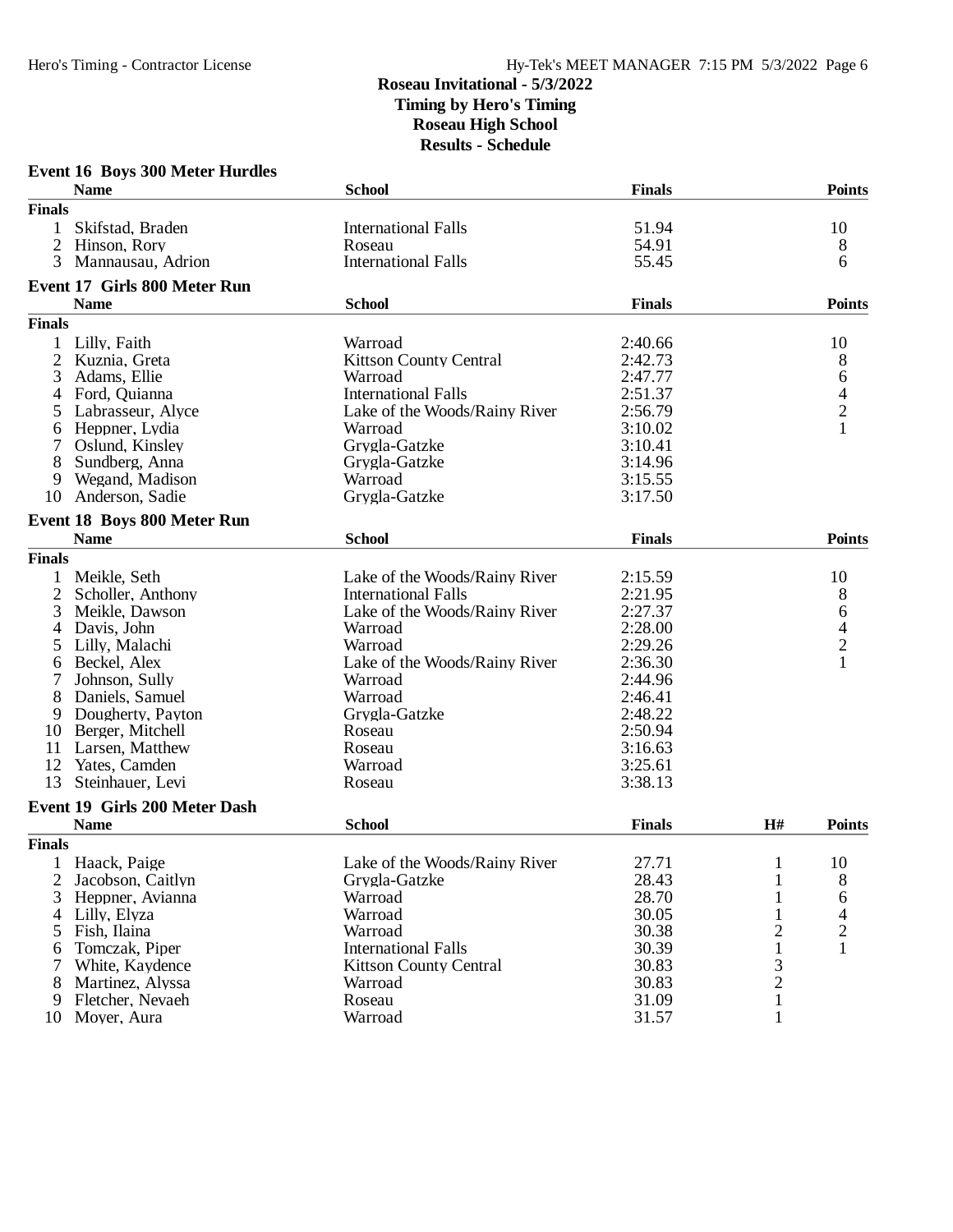# **Finals ... (Event 19 Girls 200 Meter Dash)**

|                | <b>Name</b>                                 | <b>School</b>                 | <b>Finals</b> | H#                                              | <b>Points</b> |
|----------------|---------------------------------------------|-------------------------------|---------------|-------------------------------------------------|---------------|
| 11             | Lindgren, Afton                             | <b>Kittson County Central</b> | 31.93         | $\overline{c}$                                  |               |
| 12             | Strege, Berlyn                              | <b>Kittson County Central</b> | 32.09         |                                                 |               |
| 13             | Johnson, Annika                             | <b>Kittson County Central</b> | 32.16         | $\begin{array}{c} 2 \\ 2 \\ 2 \\ 4 \end{array}$ |               |
|                | 14 Basaraba, Lauren                         | International Falls           | 32.17         |                                                 |               |
| 15             | Schmiedeberg, Laura                         | <b>Kittson County Central</b> | 32.47         |                                                 |               |
|                | 16 Gustafson, Danika                        | Warroad                       | 32.67         |                                                 |               |
| 17             | Webster, Courtney                           | <b>Kittson County Central</b> | 32.73         | $\frac{2}{4}$                                   |               |
| 18             | Valentine, Savannah                         | <b>International Falls</b>    | 33.12         | $\overline{\mathbf{c}}$                         |               |
| 19             | Swenson, Izzy                               | <b>Kittson County Central</b> | 33.85         | 4                                               |               |
|                | 20 Crist, Cheyenne                          | Warroad                       | 33.90         |                                                 |               |
| 21             | Dunham, Dakota                              | Roseau                        | 34.63         | $\begin{array}{c} 3 \\ 3 \\ 3 \end{array}$      |               |
|                | 22 Versteeg, Emma                           | <b>International Falls</b>    | 35.05         |                                                 |               |
|                | 23 Pankratz, Aubree                         | <b>Kittson County Central</b> | 35.07         | $\overline{4}$                                  |               |
|                | 24 Peterson, Marlyee                        | <b>Kittson County Central</b> | 37.08         | $\overline{\mathcal{L}}$                        |               |
| 25             | Ford, Kieren                                | <b>International Falls</b>    | 38.47         | 3                                               |               |
| 26             | Johnson, Annabella                          | Roseau                        | 39.54         | 3                                               |               |
| 27             | Gates, Alaina                               | <b>International Falls</b>    | 39.95         | 3                                               |               |
|                |                                             |                               |               |                                                 |               |
|                | Event 20 Boys 200 Meter Dash<br><b>Name</b> | <b>School</b>                 | <b>Finals</b> | H#                                              | <b>Points</b> |
| <b>Finals</b>  |                                             |                               |               |                                                 |               |
|                |                                             |                               |               |                                                 |               |
| 1              | Berthiume, Ben                              | Lake of the Woods/Rainy River | 25.73         | 1                                               | 10            |
|                | 2 Hollis, Colton                            | <b>International Falls</b>    | 26.23         | 1                                               | 8             |
| 3              | Spenst, Cole                                | Warroad                       | 26.44         | 2                                               | 6             |
| 4              | Nelson, Kehan                               | Grygla-Gatzke                 | 26.54         | 1                                               | 4             |
| 5              | Rychlock, Blake                             | Grygla-Gatzke                 | 26.56         | 1                                               | $\frac{2}{1}$ |
| 6              | Magnusson, Nick                             | Roseau                        | 26.82         | 3                                               |               |
| 7              | Johnson, Quaid                              | Lake of the Woods/Rainy River | 27.47         | 1                                               |               |
| 8              | Fish, Isaiah                                | Warroad                       | 27.68         | 1                                               |               |
| 9              | Locklear, Patrick                           | Roseau                        | 27.70         | 1                                               |               |
| 10             | Skifstad, Braden                            | <b>International Falls</b>    | 28.17         | $\overline{2}$                                  |               |
|                | 11 Gustafson, Kolden                        | Warroad                       | 29.35         | $\,1$                                           |               |
|                | 12 Wherley, Josh                            | <b>International Falls</b>    | 29.73         |                                                 |               |
| 13             | Adams, Landon                               | Warroad                       | 31.30         |                                                 |               |
|                | 14 Anderson, Gavin                          | Warroad                       | 31.49         |                                                 |               |
|                | 15 Rager, Peighton                          | Lake of the Woods/Rainy River | 31.77         |                                                 |               |
|                | 16 Hollis, Lucas                            | <b>International Falls</b>    | 32.64         | 233222                                          |               |
|                | 17 Wegand, Aiden                            | Warroad                       | 35.51         |                                                 |               |
|                | Event 21 Girls 3200 Meter Run               |                               |               |                                                 |               |
|                | <b>Name</b>                                 | <b>School</b>                 | <b>Finals</b> |                                                 | <b>Points</b> |
| <b>Finals</b>  |                                             |                               |               |                                                 |               |
| 1              | Marvin, Caroline                            | Warroad                       | 13:38.04      |                                                 | 10            |
| $\overline{2}$ | Wood, Lila                                  | <b>International Falls</b>    | 13:54.24      |                                                 | 8             |
| 3              | Kalstad, Kendra                             | <b>International Falls</b>    | 14:16.05      |                                                 | 6             |
| 4              | Courteau, Katelyn                           | Warroad                       | 14:32.33      |                                                 | 4             |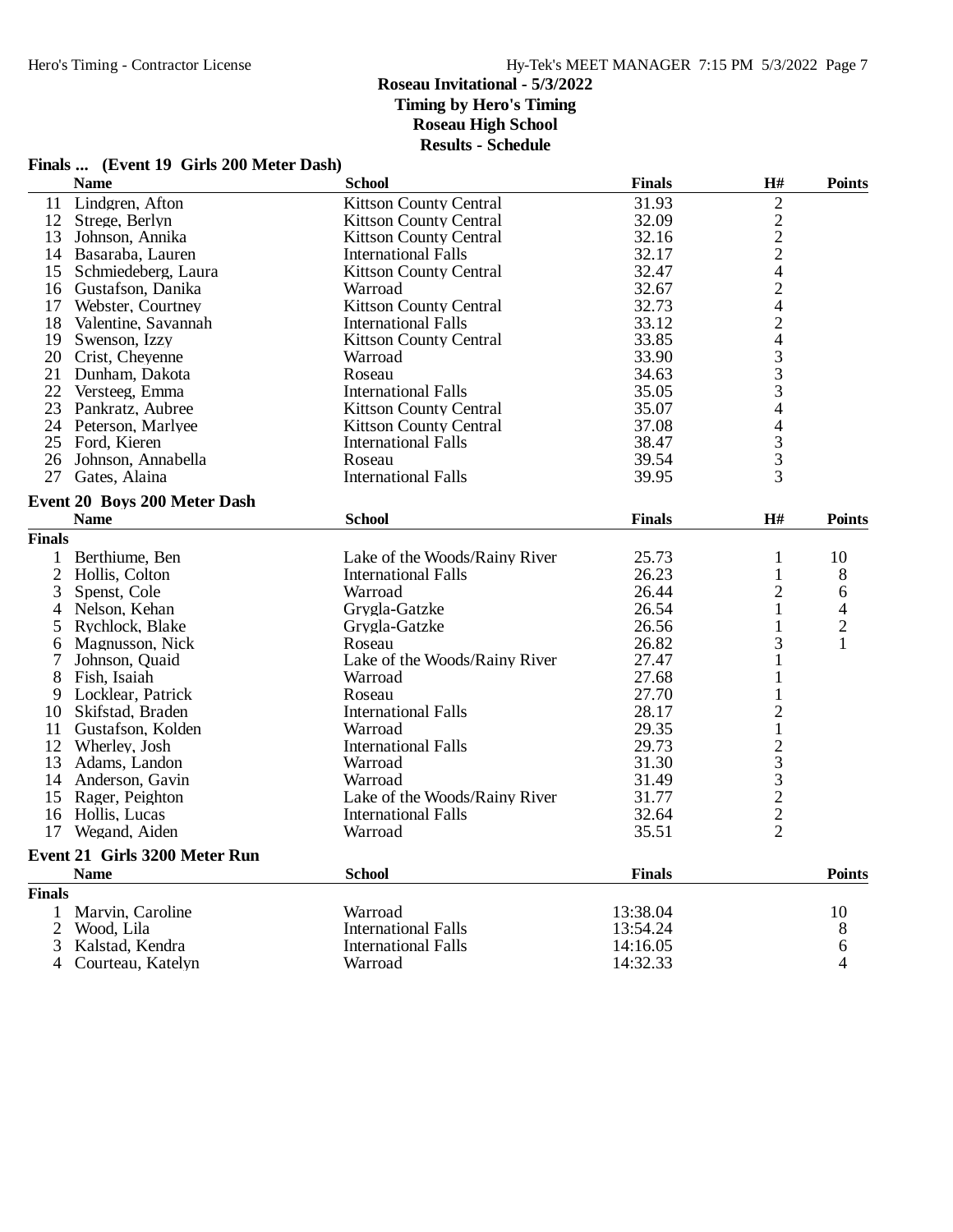|               | Event 22 Boys 3200 Meter Run           |                                                             |                         |                      |                      |                                            |
|---------------|----------------------------------------|-------------------------------------------------------------|-------------------------|----------------------|----------------------|--------------------------------------------|
|               | <b>Name</b>                            | <b>School</b>                                               |                         | <b>Finals</b>        |                      | <b>Points</b>                              |
| <b>Finals</b> |                                        |                                                             |                         |                      |                      |                                            |
| 1             | Munstenteiger, Van                     | Roseau                                                      |                         | 12:01.78             |                      | 10                                         |
| 2             | Crist, Wyatt                           | Warroad                                                     |                         | 12:04.36             |                      | $8\,$                                      |
| 3             | Erickson, Seth                         | Roseau                                                      |                         | 12:51.60             |                      | 6                                          |
| 4             | Steinbach, Charlie                     | Lake of the Woods/Rainy River                               |                         | 13:18.43             |                      | 4                                          |
|               | Event 23 Girls 4x400 Meter Relay       |                                                             |                         |                      |                      |                                            |
|               | <b>Team</b>                            | Relay                                                       |                         | <b>Finals</b>        |                      | <b>Points</b>                              |
| <b>Finals</b> |                                        |                                                             |                         |                      |                      |                                            |
|               | 1 International Falls                  | A                                                           |                         | 4:34.49              |                      | 10                                         |
|               | 1) Herberg, Bailey                     | 2) Ford, Ryan                                               | 3) Hutchinson, Abbigail |                      | 4) Lowe, Maddie      |                                            |
|               | 2 Warroad                              | A                                                           |                         | 4:40.31              |                      | 8                                          |
|               | 1) Lilly, Faith                        | 2) Moyer, Aura                                              | 3) Fish, Ilaina         |                      | 4) Lilly, Elyza      |                                            |
|               | Grygla-Gatzke                          | A                                                           |                         | 5:00.72              |                      | 6                                          |
|               | 1) Nelson, Kjerstin                    | 2) Oslund, Kinsley                                          | 3) Wilebski, Hannah     |                      | 4) Cullen, Molly     |                                            |
|               | 4 Roseau                               | A                                                           |                         | 5:29.81              |                      | 4                                          |
|               | 1) Jauquet, Lillian                    | 2) Holmstrom, Laura                                         | 3) Larsen, Kaitlyn      |                      | 4) Stroot, Rosemonde |                                            |
|               | <b>Event 24 Boys 4x400 Meter Relay</b> |                                                             |                         |                      |                      |                                            |
|               | <b>Team</b>                            | <b>Relay</b>                                                |                         | <b>Finals</b>        |                      | <b>Points</b>                              |
| <b>Finals</b> |                                        |                                                             |                         |                      |                      |                                            |
|               | 1 Lake of the Woods/Rainy River        | A                                                           |                         | 3:55.06              |                      | 10                                         |
|               | 1) Meikle, Dawson                      | 2) Meikle, Seth                                             | 3) Berthiume, Ben       |                      | 4) Haack, Anson      |                                            |
|               | 2 Roseau                               | A                                                           |                         | 4:06.52              |                      | 8                                          |
|               | 1) Erickson, Ryan                      | 2) Hovda, Bodee                                             | 3) Magnusson, Nick      |                      | 4) Koubandonh, Logan |                                            |
| 3             | <b>International Falls</b>             | A                                                           |                         | 4:11.57              |                      | 6                                          |
|               | 1) Scholler, Anthony                   | 2) Jantzen, Wyatt                                           | 3) Mannausau, Adrion    |                      | 4) Hollis, Colton    |                                            |
|               | 4 Grygla-Gatzke                        | A                                                           |                         | 4:19.08              |                      | 4                                          |
|               | 1) Alten, Tre                          | 2) Loken, Christian                                         | 3) Phillip, Elliot      |                      | 4) Jones, Lewis      |                                            |
|               | <b>Event 25 Girls Shot Put</b>         |                                                             |                         |                      |                      |                                            |
|               | <b>Name</b>                            | <b>School</b>                                               |                         | <b>Finals</b>        |                      | <b>Points</b>                              |
| <b>Finals</b> |                                        |                                                             |                         |                      |                      |                                            |
|               |                                        | <b>Kittson County Central</b>                               |                         |                      |                      |                                            |
|               | Folland, McKinley<br>Stroot, Rosemonde | Roseau                                                      |                         | 29-03.00<br>27-09.00 |                      | 10                                         |
| 2<br>3        | Homme, Payton                          | Grygla-Gatzke                                               |                         | 26-01.25             |                      | 8<br>$\sqrt{6}$                            |
|               | Lindgren, Afton                        |                                                             |                         | 25-08.50             |                      |                                            |
| 4             |                                        | <b>Kittson County Central</b><br><b>International Falls</b> |                         | 25-06.00             |                      | $\overline{\mathcal{A}}$<br>$\overline{c}$ |
| 5             | Basaraba, Lauren<br>6 Stenmark, Siri   |                                                             |                         |                      |                      |                                            |
|               |                                        | Kittson County Central                                      |                         | 24-11.00<br>23-09.50 |                      |                                            |
| 8             | Danielson, Jessica<br>Stenmark, Joie   | Roseau<br><b>Kittson County Central</b>                     |                         | 23-08.00             |                      |                                            |
| 9             | Kalstad, Kendra                        | <b>International Falls</b>                                  |                         | 23-03.00             |                      |                                            |
| 10            | Holmstrom, Laura                       | Roseau                                                      |                         | 23-02.00             |                      |                                            |
| 11            | Butler, Samantha                       | Roseau                                                      |                         | 21-05.00             |                      |                                            |
|               | 12 Winkler, Kylie                      | Roseau                                                      |                         | 20-07.50             |                      |                                            |
| 13            | Johnson, Annabella                     | Roseau                                                      |                         | 19-08.00             |                      |                                            |
| 14            | Johnson, Emily                         | Grygla-Gatzke                                               |                         | 18-11.50             |                      |                                            |
| 15            | Bergeron, Morgan                       | <b>Kittson County Central</b>                               |                         | 15-05.00             |                      |                                            |
|               |                                        |                                                             |                         |                      |                      |                                            |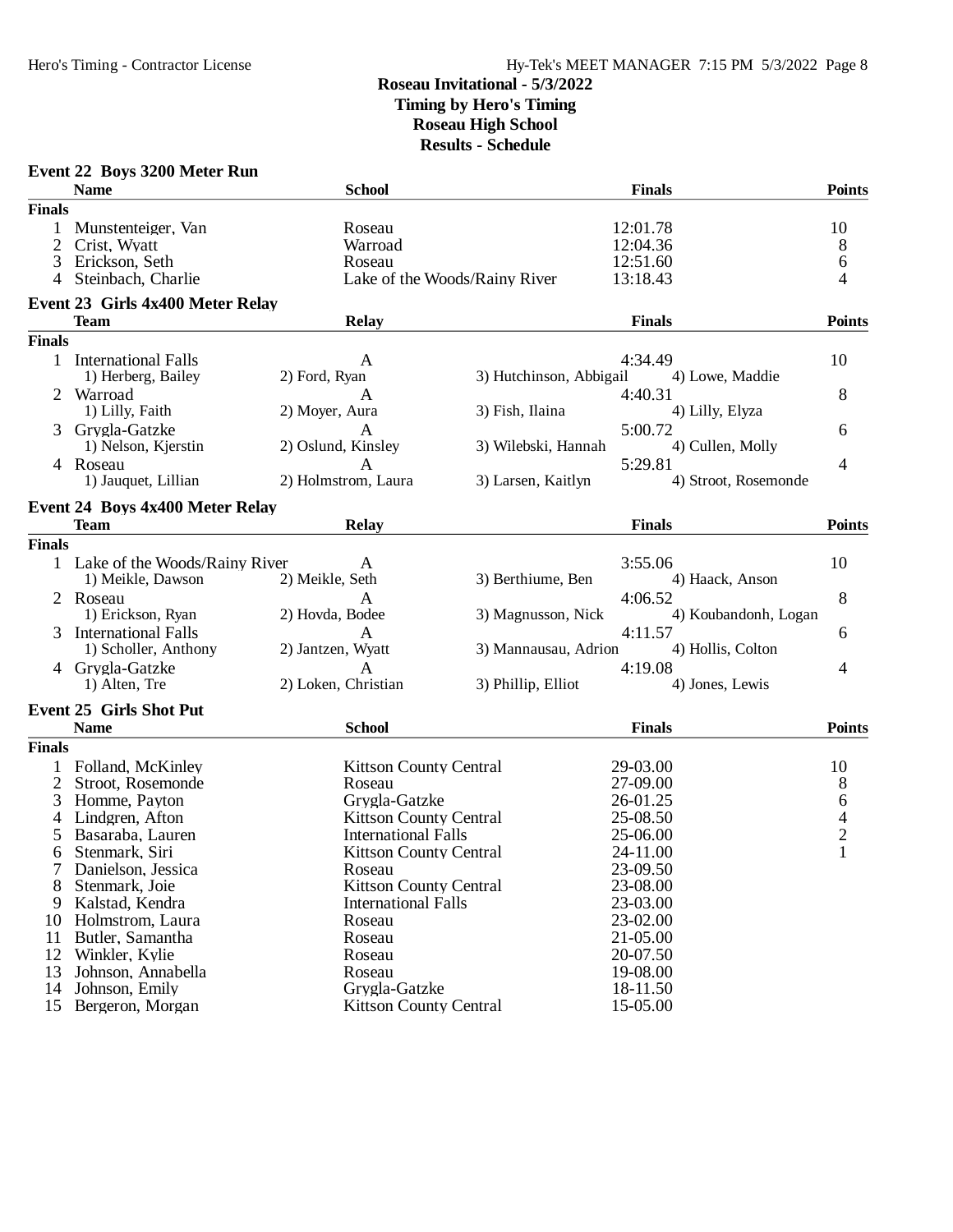|  |  | <b>Event 26 Boys Shot Put</b> |  |
|--|--|-------------------------------|--|
|--|--|-------------------------------|--|

|                | <b>EVEIR 40 DUYS SHUL I UL</b><br><b>Name</b>  | <b>School</b>                 | <b>Finals</b> | H#                                         | <b>Points</b>  |
|----------------|------------------------------------------------|-------------------------------|---------------|--------------------------------------------|----------------|
| <b>Finals</b>  |                                                |                               |               |                                            |                |
|                | Nelson, Oliver                                 | Roseau                        | 37-05.00      |                                            | 10             |
| $\overline{2}$ | Skifstad, Braden                               | <b>International Falls</b>    | 37-04.00      | $\begin{array}{c} 2 \\ 2 \\ 2 \end{array}$ | 8              |
| 3              | Hollis, Colton                                 | <b>International Falls</b>    | 36-00.00      |                                            | 6              |
| 4              | Sargent, Jolson                                | Grygla-Gatzke                 | 34-09.00      |                                            | $\overline{4}$ |
| 5              | Englund, Andrew                                | Grygla-Gatzke                 | 29-09.50      | $\mathbf{1}$                               |                |
| 6              | Larsen, Matthew                                | Roseau                        | 29-06.00      | $\overline{c}$                             | $\frac{2}{1}$  |
|                | Hollis, Lucas                                  | <b>International Falls</b>    | 29-05.00      | $\overline{c}$                             |                |
| 8              | Dorrow, Josh                                   | Lake of the Woods/Rainy River | 29-00.00      | $\mathbf{1}$                               |                |
|                | Thomopoulus, Cyrus                             | Lake of the Woods/Rainy River | 28-00.00      | 1                                          |                |
| 9              |                                                | Lake of the Woods/Rainy River | 27-11.00      |                                            |                |
| 10             | Jenson, Garrett                                |                               |               | $\frac{2}{2}$                              |                |
| 11             | Umerski, Zach                                  | Lake of the Woods/Rainy River | 27-05.00      | $\mathbf{1}$                               |                |
| 12             | Steinhauer, Levi                               | Roseau                        | 25-02.00      |                                            |                |
| 13             | Vad, Hunter                                    | Grygla-Gatzke                 | 24-05.50      | $\mathbf{1}$                               |                |
|                | 14 Wherley, Josh                               | <b>International Falls</b>    | 23-05.50      | 1                                          |                |
| 15             | Steinbach, Charlie                             | Lake of the Woods/Rainy River | 21-11.50      | 1                                          |                |
| 16             | Scholler, Brendyn                              | <b>International Falls</b>    | 20-11.00      | $\mathbf{1}$                               |                |
| 17             | Sopkowiak, Jacob                               | Lake of the Woods/Rainy River | 15-03.00      | $\mathbf{1}$                               |                |
|                | <b>Event 29 Girls Pole Vault</b>               |                               |               |                                            |                |
|                | <b>Name</b>                                    | <b>School</b>                 | <b>Finals</b> |                                            | <b>Points</b>  |
| <b>Finals</b>  |                                                |                               |               |                                            |                |
|                | Ford, Quianna                                  | <b>International Falls</b>    | 8-00.00       |                                            | 10             |
| $\overline{2}$ | Ford, Ryan                                     | <b>International Falls</b>    | 7-06.00       |                                            | 8              |
| 3              | LaVoy, Dianne                                  | <b>International Falls</b>    | $6 - 06.00$   |                                            | 6              |
|                | Omdahl, Kaia                                   | Roseau                        | $6 - 00.00$   |                                            | 4              |
|                | Hesseldahl, Keira                              | <b>International Falls</b>    | <b>NH</b>     |                                            |                |
|                | Lilly, Elyza                                   | Warroad                       | <b>NH</b>     |                                            |                |
|                | <b>Event 30 Boys Pole Vault</b>                |                               |               |                                            |                |
|                | <b>Name</b>                                    | <b>School</b>                 | <b>Finals</b> |                                            | <b>Points</b>  |
| <b>Finals</b>  |                                                |                               |               |                                            |                |
| 1              | Magnusson, Nick                                | Roseau                        | 9-06.00       |                                            | 10             |
| 2              | Lund, Gunnar                                   | Roseau                        | $9 - 00.00$   |                                            | 8              |
| 3              | Davidson, Christian                            | <b>International Falls</b>    | 8-06.00       |                                            | 6              |
|                |                                                |                               |               |                                            |                |
|                | <b>Event 31 Girls High Jump</b><br><b>Name</b> | <b>School</b>                 | <b>Finals</b> |                                            | <b>Points</b>  |
| <b>Finals</b>  |                                                |                               |               |                                            |                |
|                |                                                |                               |               |                                            |                |
|                | 1 Lilly, Faith                                 | Warroad                       | $4 - 10.00$   |                                            | 10             |
| 2              | Fletcher, Nevaeh                               | Roseau                        | 4-06.00       |                                            | 8              |
| 3              | Tomczak, Piper                                 | <b>International Falls</b>    | 4-06.00       |                                            | $\frac{6}{3}$  |
| 4              | Hutchinson, Abbigail                           | <b>International Falls</b>    | 4-04.00       |                                            |                |
| 4              | Jacobson, Caitlyn                              | Grygla-Gatzke                 | 4-04.00       |                                            | 3              |
| 6              | Kuznia, Greta                                  | <b>Kittson County Central</b> | 4-04.00       |                                            | $\mathbf{1}$   |
| 7              | White, Kaydence                                | <b>Kittson County Central</b> | 4-04.00       |                                            |                |
| 8              | Sullivan, Nora                                 | <b>International Falls</b>    | 4-04.00       |                                            |                |
| 9              | Bowman, Teagan                                 | <b>Kittson County Central</b> | $3-10.00$     |                                            |                |
| 9              | Delage, Kylie                                  | Grygla-Gatzke                 | $3-10.00$     |                                            |                |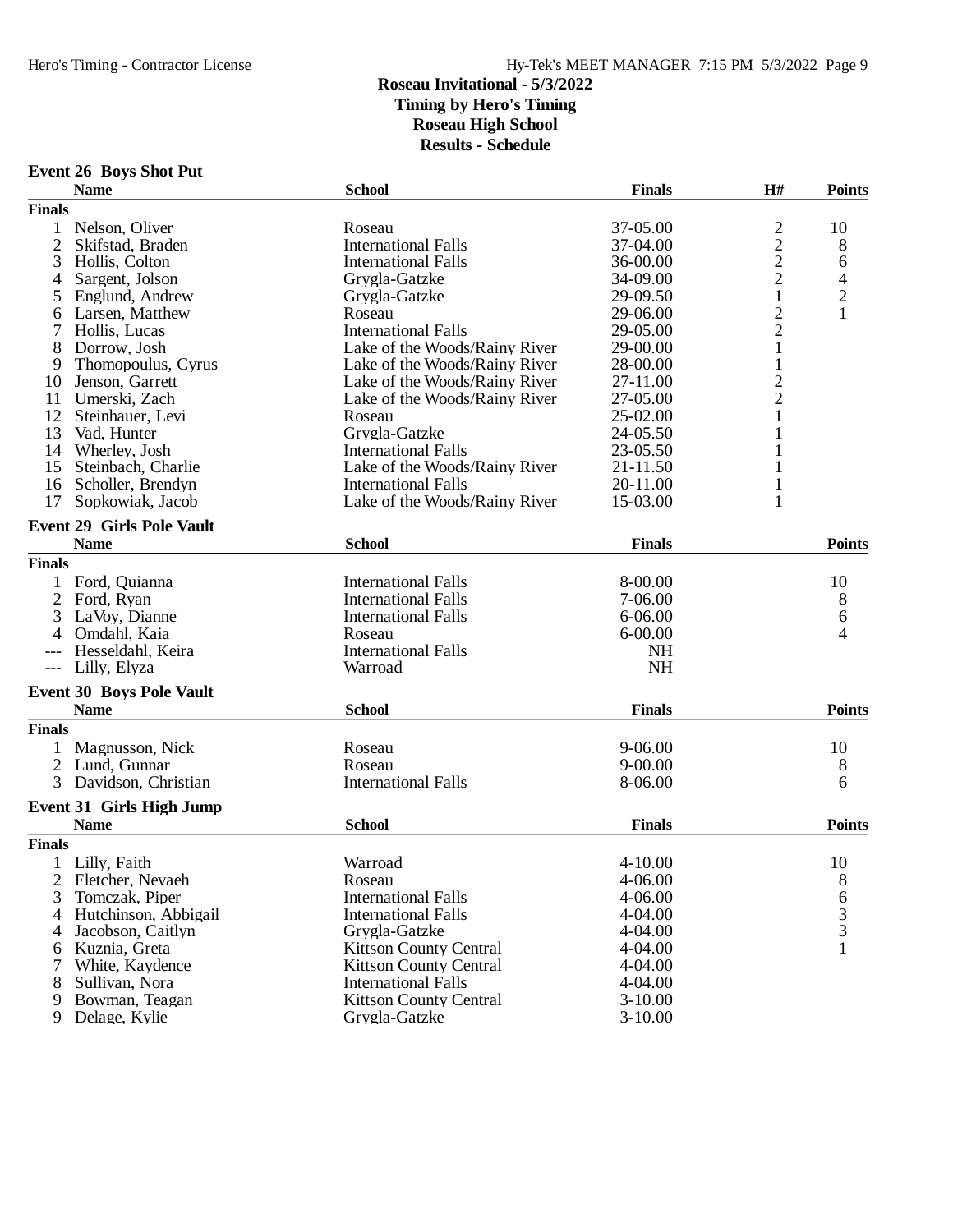|                | Finals  (Event 31 Girls High Jump) |                               |               |                                            |
|----------------|------------------------------------|-------------------------------|---------------|--------------------------------------------|
|                | <b>Name</b>                        | <b>School</b>                 | <b>Finals</b> | <b>Points</b>                              |
|                | 11 Bergeron, Morgan                | <b>Kittson County Central</b> | $3-10.00$     |                                            |
|                | <b>Event 32 Boys High Jump</b>     |                               |               |                                            |
|                | <b>Name</b>                        | <b>School</b>                 | <b>Finals</b> | <b>Points</b>                              |
| <b>Finals</b>  |                                    |                               |               |                                            |
|                | Johnson, Quaid                     | Lake of the Woods/Rainy River | 5-04.00       | 10                                         |
| 2              | Rychlock, Blake                    | Grygla-Gatzke                 | 5-02.00       |                                            |
| 3              | Loken, Christian                   | Grygla-Gatzke                 | 5-00.00       |                                            |
| 3              | Spenst, Cole                       | Warroad                       | 5-00.00       | $\frac{8}{5}$<br>$\frac{5}{2}$             |
| 5              | Lilly, Malachi                     | Warroad                       | $4 - 10.00$   |                                            |
| 6              | McGonigle, Ezra                    | <b>International Falls</b>    | $4 - 10.00$   | $\mathbf{1}$                               |
| 7              | Jantzen, Wyatt                     | <b>International Falls</b>    | $4 - 10.00$   |                                            |
| 8              | Mannausau, Adrion                  | <b>International Falls</b>    | 4-08.00       |                                            |
|                | Rager, Payton                      | Warroad                       | <b>NH</b>     |                                            |
|                | Gustafson, Kolden                  | Warroad                       | NH            |                                            |
|                | <b>Event 33 Girls Long Jump</b>    |                               |               |                                            |
|                | <b>Name</b>                        | <b>School</b>                 | <b>Finals</b> | <b>Points</b>                              |
| <b>Finals</b>  |                                    |                               |               |                                            |
| 1              | Stroot, Celine                     | Roseau                        | 15-01.00      | 10                                         |
| 2              | Warnke, Hanna                      | <b>Kittson County Central</b> | 14-08.00      | 8                                          |
| 3              | Stroot, Rosemonde                  | Roseau                        | 14-07.50      | 6                                          |
| 4              | Strege, Berlyn                     | <b>Kittson County Central</b> | 14-00.50      |                                            |
| 5              | Hutchinson, Abbigail               | <b>International Falls</b>    | 13-11.00      | $\begin{array}{c} 4 \\ 2 \\ 1 \end{array}$ |
| 6              | Olson, Gabriella                   | Roseau                        | 13-08.00      |                                            |
| 7              | Lowe, Maddie                       | <b>International Falls</b>    | 13-07.50      |                                            |
| 8              | Bilben, Jillian                    | <b>International Falls</b>    | 13-04.00      |                                            |
| 8              | Ford, Quianna                      | <b>International Falls</b>    | 13-04.00      |                                            |
| 10             | Oslund, Kinsley                    | Grygla-Gatzke                 | 13-02.50      |                                            |
| 11             | Hesseldahl, Keira                  | <b>International Falls</b>    | 12-04.00      |                                            |
| 11             | Pieper, Kaylee                     | Lake of the Woods/Rainy River | 12-04.00      |                                            |
| 13             | Anderson, Sadie                    | Grygla-Gatzke                 | 12-03.00      |                                            |
| 14             | Wilebski, Hannah                   | Grygla-Gatzke                 | 11-11.00      |                                            |
| 15             | Vrtacnik, McKenzie                 | Lake of the Woods/Rainy River | 11-04.00      |                                            |
| 16             | Valentine, Savannah                | <b>International Falls</b>    | 8-07.50       |                                            |
| $---$          | Dunham, Dakota                     | Roseau                        | <b>FOUL</b>   |                                            |
| $---$          | Schiro, Almaz                      | Lake of the Woods/Rainy River | <b>FOUL</b>   |                                            |
|                | <b>Event 34 Boys Long Jump</b>     |                               |               |                                            |
|                | <b>Name</b>                        | <b>School</b>                 | <b>Finals</b> | <b>Points</b>                              |
| <b>Finals</b>  |                                    |                               |               |                                            |
| 1              | Rychlock, Blake                    | Grygla-Gatzke                 | 18-09.00      | 10                                         |
| $\overline{2}$ | Berthiume, Ben                     | Lake of the Woods/Rainy River | 18-02.00      | 8                                          |
| 3              | Meikle, Dawson                     | Lake of the Woods/Rainy River | 18-00.00      | 6                                          |
| 4              | Phillip, Elliot                    | Grygla-Gatzke                 | 16-06.00      |                                            |
| 5              | Rusek, Christopher                 | Roseau                        | 16-03.00      | $\frac{4}{2}$                              |
| 6              | Meyer, Landen                      | Roseau                        | 15-09.00      | $\mathbf{1}$                               |
|                | Davidson, Christian                | <b>International Falls</b>    | 15-04.50      |                                            |
| 8              | McDonald, Ethan                    | Roseau                        | 15-01.50      |                                            |